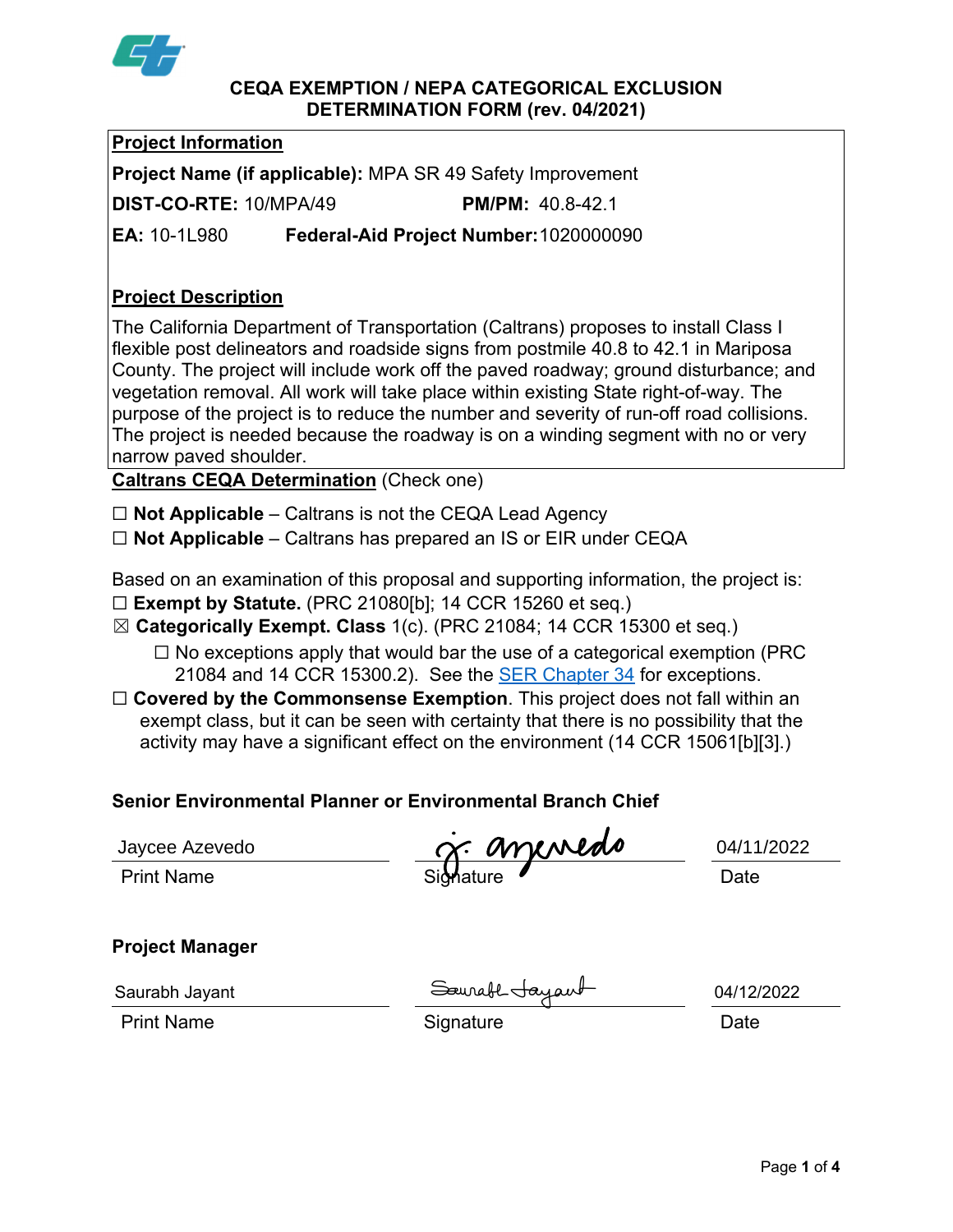

# **Caltrans NEPA Determination** (Check one)

# ☒ **Not Applicable**

Caltrans has determined that this project has no significant impacts on the environment as defined by NEPA, and that there are no unusual circumstances as described in 23 CFR 771.117(b). See SER Chapter 30 for unusual circumstances. As such, the project is categorically excluded from the requirements to prepare an EA or EIS under NEPA and is included under the following:

☐ **23 USC 326:** Caltrans has been assigned, and hereby certifies that it has carried out the responsibility to make this determination pursuant to 23 USC 326 and the Memorandum of Understanding dated April 18, 2019, executed between FHWA and Caltrans. Caltrans has determined that the project is a Categorical Exclusion under:

☐ **23 CFR 771.117(c): activity (c)( Enter activity number)**

☐ **23 CFR 771.117(d): activity (d)(Enter activity number)** 

☐ **Activity Enter activity number listed in Appendix A of the MOU between FHWA and Caltrans** 

□ 23 USC 327: Based on an examination of this proposal and supporting information, Caltrans has determined that the project is a Categorical Exclusion under 23 USC 327. The environmental review, consultation, and any other actions required by applicable Federal environmental laws for this project are being, or have been, carried out by Caltrans pursuant to 23 USC 327 and the Memorandum of Understanding dated December 23, 2016, and executed by FHWA and Caltrans.

# **Senior Environmental Planner or Environmental Branch Chief**

| Signature | Date |
|-----------|------|
|           |      |
| Signature | Date |
|           |      |

## **Date of Categorical Exclusion Checklist completion (if applicable):** Enter date **Date of Environmental Commitment Record or equivalent:** Enter date

Briefly list environmental commitments on continuation sheet if needed (i.e., not necessary if included on an attached ECR). Reference additional information, as appropriate (e.g., additional studies and design conditions).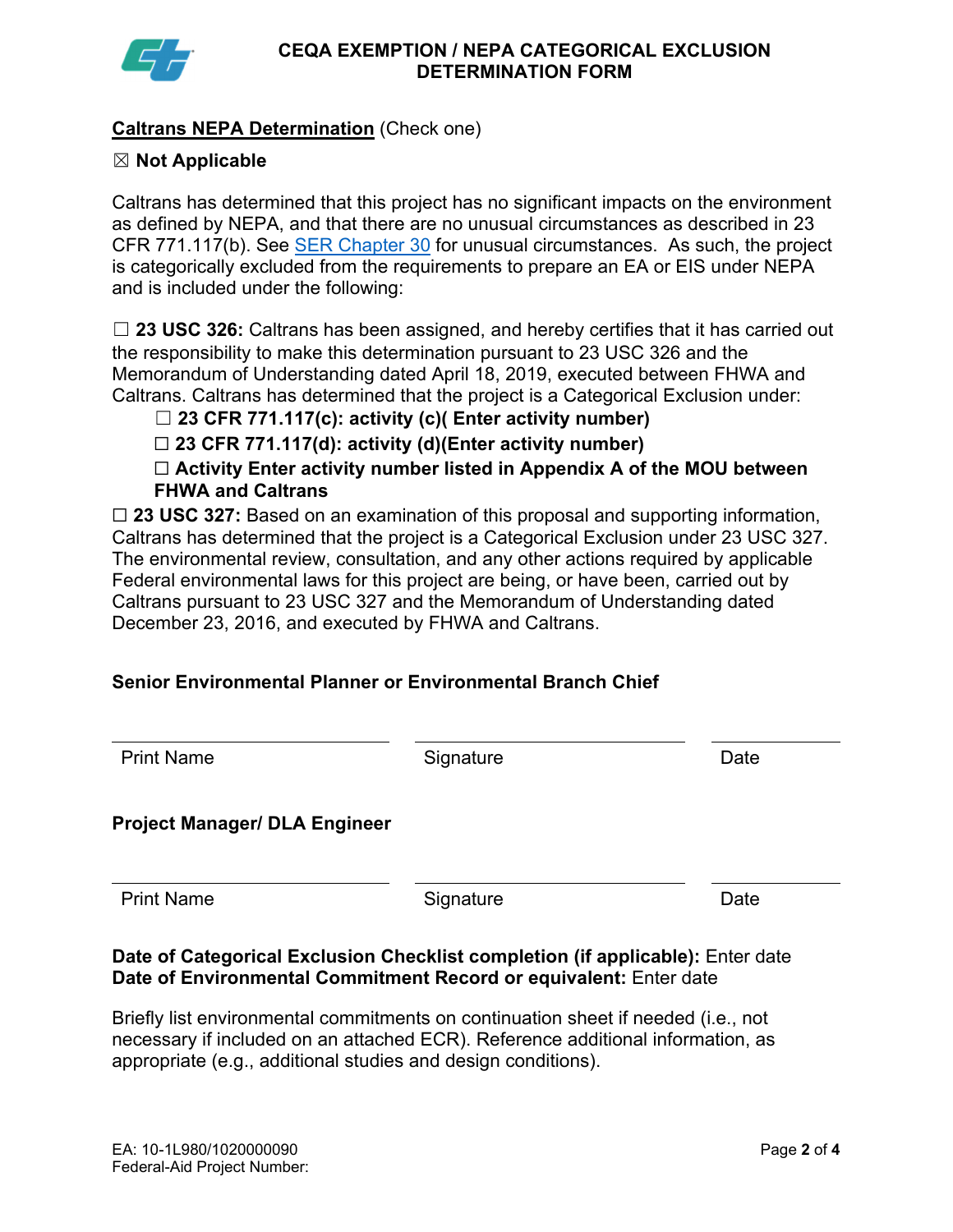

# **Continuation sheet:**

Environmental Provisions

## **General**

The project is Categorically Exempt under the California Environmental Quality Act unless: (1) the scope of the project changes to include additional activities or areas; or (2) there is unforeseen discovery of sensitive or cultural resources. Environmental reevaluation will be required if either of these conditions are met.

The project does not have federal funding or other federal nexus; therefore, the National Environmental Policy Act does not apply. If federal funding or another federal nexus are added to the project, please alert the Environmental Manager or Environmental Planner.

Air

This project is not expected to cause any operational effects on air pollutants. During construction, the project will generate air pollutants.

- Caltrans Standard Specification Section 14-9.02 and Section 10-5 require the contractor to comply with air pollution control rules, ordinances, regulations, and statutes that apply to work performed under the contract.

## Biology

Following biological studies, it was determined that the project will have no effect on any federally or state listed plant species, California "rare" plant species, or plant species protected by the California Native Plant Protection Act, special-status habitats, or vegetation communities considered for environmental review. No permits or consultation are required. - Caltrans Standard Specification Section 14-6.03B will be implemented for the general protection of migratory birds and/or raptors. Caltrans Standard Special Provisions Section 14-6.03A or 14-6.03B will be implemented to define protective buffer distances for certain bird species:

- If an active migratory bird nest is observed, a 100-foot protective buffer must be implemented and avoided around the nest until the young have fledged or a qualified biologist determines that construction may proceed.

- If an active raptor nest is observed, a 300-foot protective buffer must be implemented and avoided around the nest until the young have fledged or a qualified biologist determines that construction may proceed.

- Preconstruction surveys and/or biological monitoring for nesting migratory birds or raptors, or other sensitive species would be required if construction activities occur during the migratory bird nesting season (February 1 to September 30).

## **Cultural**

The proposed project has no potential to affect historic properties or historical resources eligible for or listed in the National Register of Historic Places or the California Register of Historical Resources.